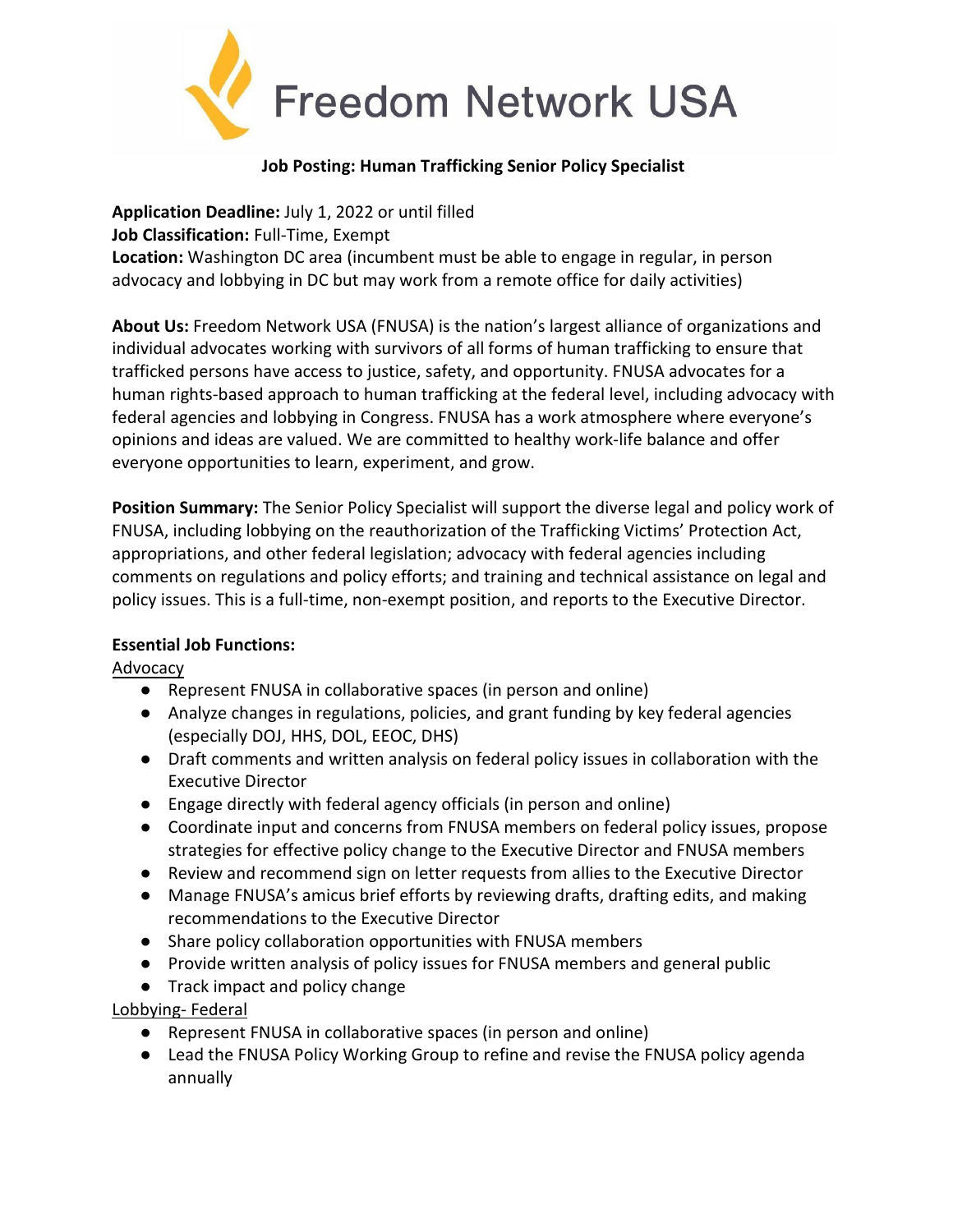- Develop relationships with members of Congress, and engage in direct lobbying on relevant legislative issues including the reauthorization of the Trafficking Victims Protection Act, annual appropriations, and other matters relevant to human trafficking
- Review draft legislation and provide feedback to policymakers in collaboration with the Executive Director
- Share efforts and coordinate input with FNUSA members
- Track impact and policy change

## **Skills and Qualifications**

- 4 years of experience with policy work (required) and lobbying (preferred). This requirement can be met through a relevant degree and 2 years of professional experience or 4 years of professional experience.
- Experience working on policy related to survivors of human trafficking, domestic violence, sexual assault, or other forms of trauma preferred
- Strong research and writing skills
- Ability to work independently
- Organization and ability to prioritize among multiple tasks

**Work Environment:** FNUSA has become a fully remote organization. Employees can choose to work from home or to have FNUSA provide a co-working office space near them.

**COVID 19 Vaccine Requirement:** All employees who wish to, or are required to by the nature of their position, attend in-person work meetings or events, will be required to be vaccinated from COVID 19. Accommodations will be granted only where they do not cause undue hardship to the organization.

## **Essential Physical Requirements:**

- The position requires the ability to work on a computer for all or part of the work day. The person in this position must be able to communicate via phone, video calls, and email.
- This position requires the ability to work set, core hours, Monday through Friday.
- This position requires regular travel in DC for advocacy and lobbying activities, depending on COVID safety guidelines.
- The position requires the ability to attend events that may encompass all or part of the work day.

**Compensation:** The salary range is \$55,000 - \$60,000 depending on experience. Benefits include medical, dental, vision, and retirement. The final salary offer will be contingent upon an organizational compensation analysis and equity review. In order to counter pay inequality and uphold internal parity, compensation is non-negotiable for all employees. To learn more about our compensation policy and view our compensation chart, please [click here.](http://freedomnetworkusa.org/app/uploads/2022/05/FNUSA-Compensation-Chart-Philosophy-Feb-2022.pdf) 

**How To Apply:** To apply please send resume, cover letter, and 2-3 page legal writing sample to [info@freedomnetworkusa.org](about:blank) with "Senior Policy Specialist" in the subject line by **July 1, 2022.**